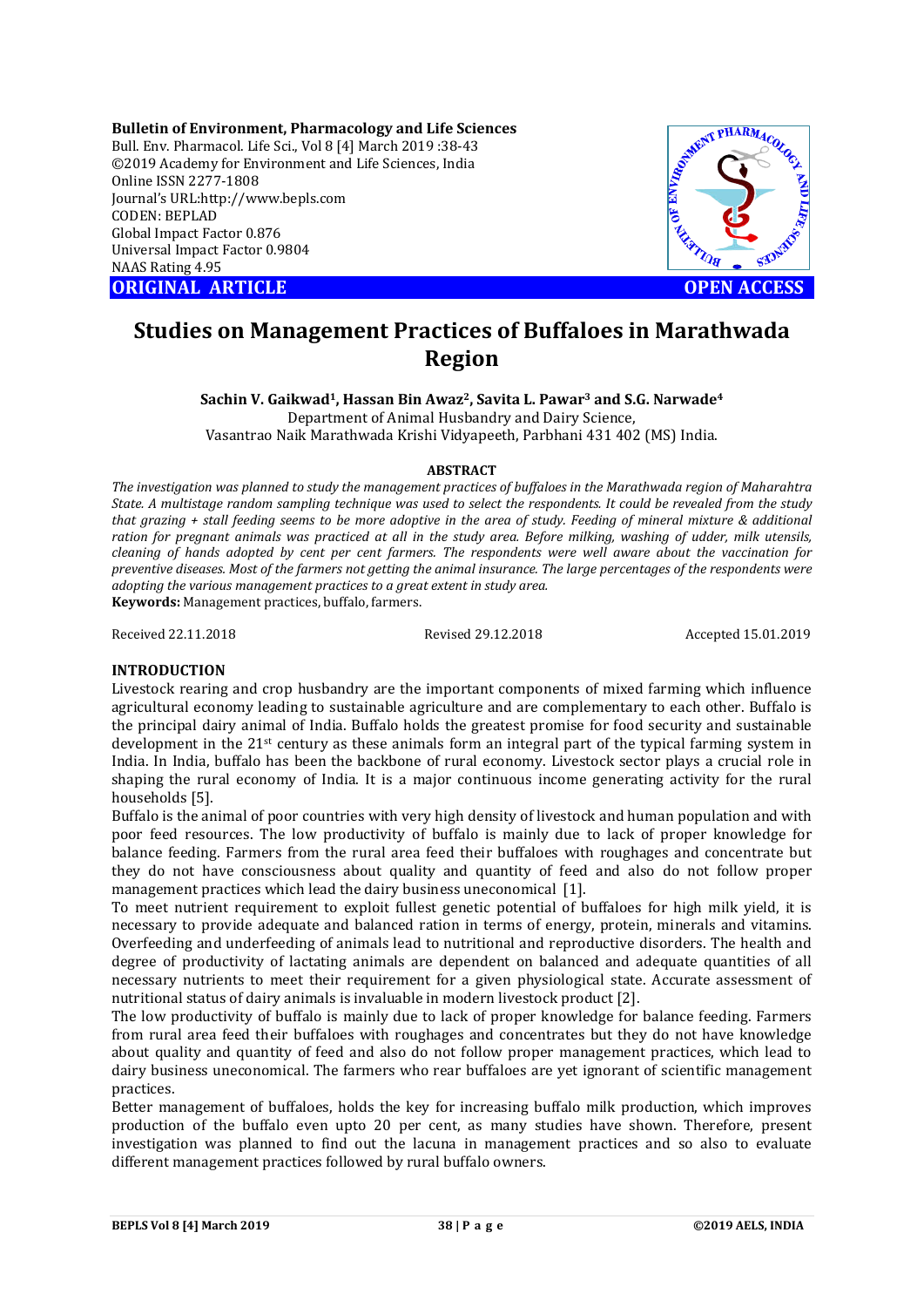# **MATERIAL AND METHODS**

The data obtained for the study was collected by multistage random sampling technique. Sixty four different villages from among 8 districts of Marathwada region were randomly selected for the present investigation. The selected villages from each district were visited. The manager/chairman of the milk society and village Sarpanch were contacted for getting information of villagers having dairy buffaloes and selling the milk. In all 960 farmers (hereafter called dairy farmers) were identified on the basis of their contribution in the form of daily sale of milk either to milk co-operative society or in the open market to the 'assured' daily customers.

Further, the randomly selected respondents were post-classified into the groups of their different categories of their farm size. Farm size means number of hectares of agricultural land possessed by the farmers. Farmers were classified according to size of land holding as marginal farmers (up to 1 ha.), small farmers (1 to 2 ha), large farmers (More than 2 ha) and landless labourers.

The data were collected through personally interviewing the respondents with the help of pretested structured interview schedule. The schedule covered all possible constraints that could hinder the adoption of recommended dairy farming practices by the respondents. Frequency and percentage of respondents in each category were calculated. The suitable statistical tests such as 't' and 'f' were applied. Where the comparison was redundant only frequency and percentages were estimated [6].

## **RESULTS AND DISCUSSION**

#### **Feeding of buffalo :**

It was observed from Table 1 that, the maximum number of farmers in all categories including landless labourers were used green + stall feeding (67.29 per cent) and remaining categories of respondents used stall feeding (32.70 per cent). Supply of fodder was adequate in marginal (78.46 per cent), large (78.57 per cent) and landless labourers (76.76 per cent), whereas it was less in small farmers (74.72 per cent). Cultivated green fodder was noticed more in case of large farmers (79.85 per cent), marginal farmers (78.94 per cent) and small farmers (76.79 per cent). The farmers who purchased the fodder were more in case of landless labourer category (77.46 per cent) than small (23.21 per cent), marginal (21.05 per cent) and large farmers (20.15 per cent). Dairy buffaloes need large quantity of clean and fresh drinking water and therefore, the farmers has to locate proper source of watering such as well water, river water or water from lake as per the availability in that area. In this present survey 70.93 per cent of the 960 dairy farmers utilized water from the well for watering their animals followed by river water (15.00 per cent) and lake (14.06 per cent). The participation of marginal famers in utilizing well as one of the sources of drinking water was up to 72.73 per cent, river up to 14.35 per cent and only 12.92 per cent lake water. The corresponding figures for small, large and landless labourers were 74.40, 12.50 and 13.10 per cent; 69.23, 16.12 and 14.65 per cent and 63.38, 19.72 and 16.90 per cent respectively.

These present findings were supported by Shitole *et al*. [7] reported that grazing in combination with stall feeding seems to be more adaptive in the study area of Parbhani district. In their study, 58.00 per cent of dairy farmers cultivated green fodders on their farms but 24 per cent of dairy farmers had to purchase the greens from the market. Kishor *et al*. [3], in a study of buffalo management practices in Khammam districts of Andra Pradesh, reported that about 85.85 per cent farmers fed green and dry in combination. Most of the farmers raised fodder from their own fields.

# **Feeds and Fodders :**

It is observed from Table 1 that, the feeding of green fodder + dry fodder by marginal, small, large and landless labour to the extent of 39.71, 41.67, 39.56 and 38.73 per cent respectively. It was notice that landless labourer did not fed extent amount of green + dry + concentrate + mineral mixture to their animals. Green + dry + concentrates was given as 60.29, 58.33, 60.44 and 61.26 per cent by marginal, small, large and landless labourer, respectively. Storage of fodder practiced by 83.73, 80.35, 80.95 and 85.21 per cent by marginal, small, large and landless labourers, respectively. . Only 18.23 never felt for storage of the dry roughages. Regarding method of feeding of concentrates to animal, it was evident from Table 1 that, the majority of respondents fed prepared concentrates (*i.e.* sprinkling water over the concentrate), 76.67 per cent of farmers neglected to prepare the concentrate before feeding. In case of individual feeding of the concentrates was followed by 85.10 per cent of the farmers. Whether, on the issue of providing additional concentrates to the pregnant buffalo, only 16.98 per cent farmers were aware of this practice and therefore followed. It is to notice that, all the categories of farmers were supply the additional ration for pregnant animals.

These findings are in line with the previous findings of Kumar and Mishra [4] reported that the majority of the farmers (92.50 per cent) feed concentrates during last pregnancy. Mineral mixture feeding was not a common practices in that area. Feeding of common salt was practiced by more than 95 per cent of dairy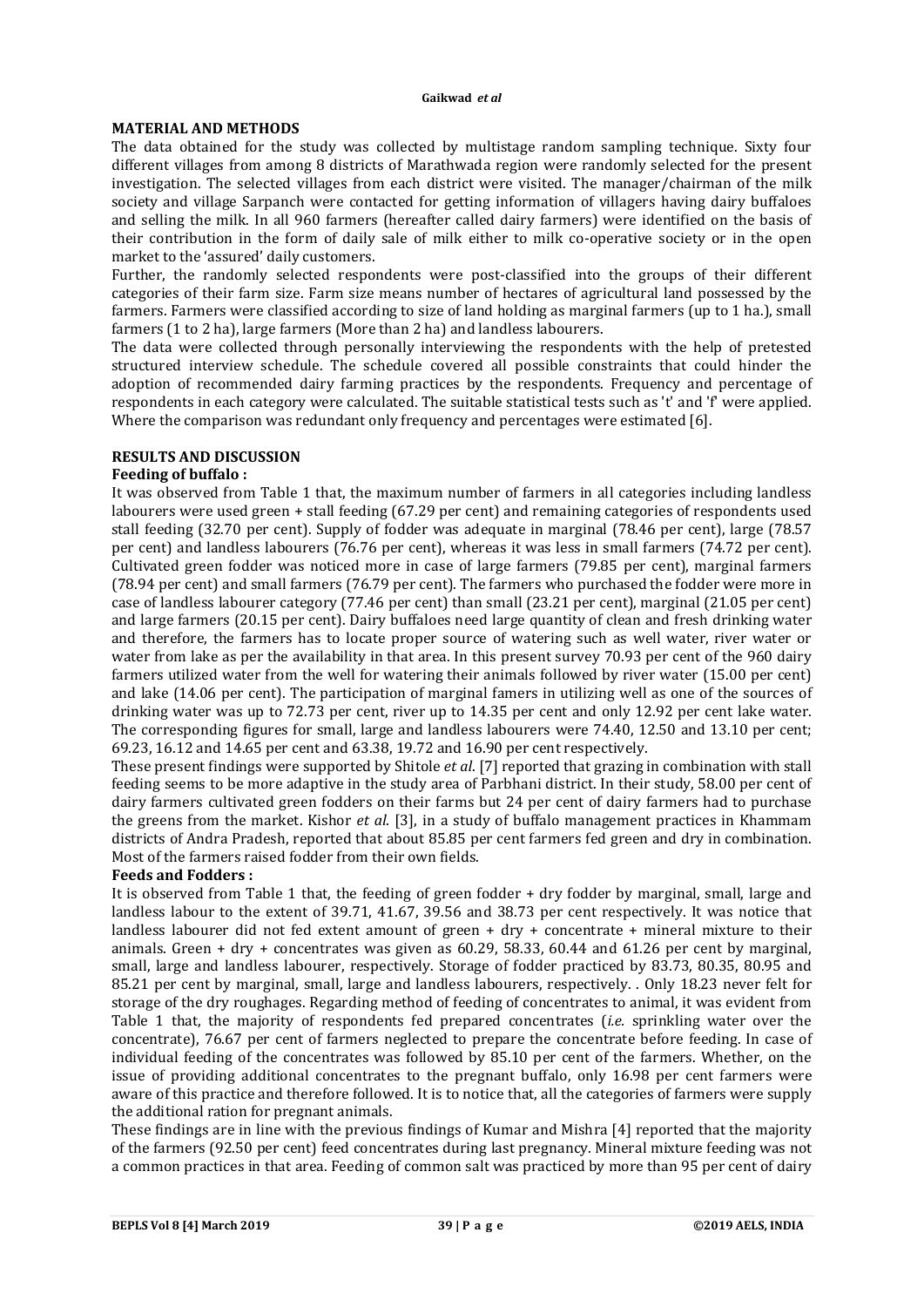farmers. About 95 per cent of the respondents soaked concentrate mixture before feeding while only 5 per cent of the respondents soaked and boiled mixture before feeding.

#### **Housing pattern :**

It is observed from Table 1 that, the open housing pattern were adopted by marginal, samll, large and landless labourers as 39.71, 56.84, 37.36 and 77.47 per cent, respectively. Whereas closed housing pattern were used by marginal, small, large and landless labourers as 60.28, 43.15, 62.63 and 22.53 per cent, respectively. The kaccha housing was adopted by all categories of respondents. Also separate housing was adopted by all categories of respondents including landless labour. The flooring of house of was kaccha for all categories of the farmers. In almost all categories of respondents the houses are well ventilated. Regarding the provision of drainage system to the dairy house 46.04 per cent of dairy owners neglected to provide proper drainage to the dairy house but 53.96 per cent of dairy farmers made the provision provided the drainage. These findings are in line with the previous findings of Manohar *et al*. [5] reported that large number of dairy farmers (59.37%) kept their animal dwelling house, none of the respondents provide *pucca* paved floor.

#### **Health and sanitation :**

It is observed from area of study, that cleaning of milking utensils was done by all categories of farers and landless labourers. Regarding cleaning of shed which was practiced by 80.86, 81.84, 77.28 and 89.43 per cent of marginal, small, large and landless labourers, respectively. Whereas, it was not practiced by 19.13, 18.15, 22.71 and 10.56 per cent by marginal, small, large and landless labourer, respectively. Cent per cent respondents clean their hand before milking. Also all farmers and landless labourers were practicing washing of udder before milking. The vaccination schedule followed by 76.56 per cent of respondents but comparatively most of the dairy farmers lack in testing their animal for mastitis (86.35 per cent), not getting the animal insurance (98.22 per cent) and not performing the techniques of A.I. for their animals (83.22 per cent). These findings are similar with Bainwad *et al*. [1] reported that the sanitary condition in majority of the buffalo houses was clean (93.00%).

#### **Washing of Buffalo :**

It was revealed from Table 1 that, the practice of washing buffaloes was followed by all the categories of respondents. Majority of respondents wash their animals daily (50.73 per cent), weekly (29.47 per cent) and few wash at fortnightly (13.22 per cent) and monthly (6.56 per cent) interval. Daily practise of washing was scrupulously followed by landless labourer (69.71 per cent). However, there was no proper regularity in performing this task whether it is daily, weekly, fortnightly and monthly. Kishor *et al*. [4] reported that 49.16 per cent of farmers washed their animals by splashing water manually. Washing of the animal and of their udder before milking were practised by 15.68 and 98.40% farmers respectively.

# **CONCLUSION**

It could be concluded from the study that the group feeding seems to be more adoptive in the study area. The type of roughages fed includes both green and dry in all the zones. Grazing was the major practice of feeding buffaloes. Concentrates are fed as dry as well as in the form of water-soaked form. Feeding of mineral mixture was not found in majority of cases. Additional ration for pregnant animals was given in less extent by all categories of farmers including landless labourers. Condition of the stall in majority of cases was clean and flooring was puccha 60 per cent cases. Open and pucca housing pattern was followed in all categories of farmers than closed housing. 100 per cent farmers adopt health and sanitation measures as cleaning of milking utensils, cleaning of hands, washing of udder before milking and vaccination in the area of study. The survey study also revealed that, the use of artificial insemination by buffalo owner in less extent. In case of washing of animal, there was no proper regularity in performing such a task whether it is daily, weekly, fortnightly and monthly. However, to recuperate the buffalo production there is an enough scope to look up in practices like feeding mineral mixtures, supplementary ration during late pregnancy, housing and vaccination of calves.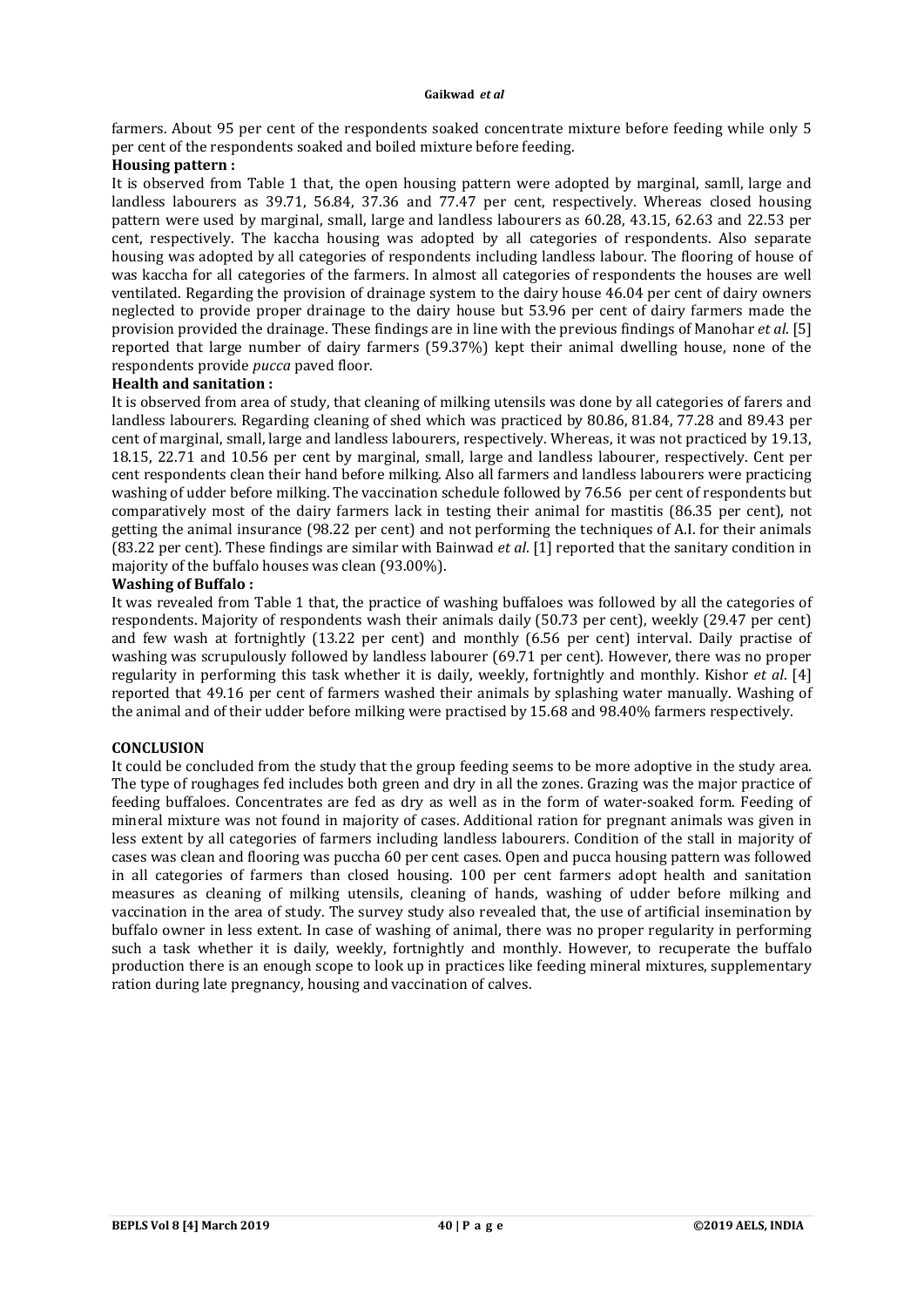| Sr.<br>No.     | Component                                      | <b>Marginal</b><br>farmers | Small<br>farmers | Large<br>farmers | Landless<br>labour | Total          |  |  |  |  |  |
|----------------|------------------------------------------------|----------------------------|------------------|------------------|--------------------|----------------|--|--|--|--|--|
| A.             | <b>Buffalo Feeding</b>                         |                            |                  |                  |                    |                |  |  |  |  |  |
| $\mathbf{1}$   | Feeding method                                 |                            |                  |                  |                    |                |  |  |  |  |  |
|                | i) Stall feeding                               | 66<br>(31.57)              | 97<br>(28.87)    | 97<br>(35.53)    | 54<br>(38.03)      | 314<br>(32.70) |  |  |  |  |  |
|                | ii) Grazing + Stall feeding                    | 143<br>(68.42)             | 239<br>(71.13)   | 176<br>(64.47)   | 88<br>(61.97)      | 646<br>(67.29) |  |  |  |  |  |
| 2              | Supply of fodder                               |                            |                  |                  |                    |                |  |  |  |  |  |
|                | i) Adequate                                    | 164<br>(78.46)             | 264<br>(78.57)   | 204<br>(74.72)   | 109<br>(76.76)     | 741<br>(77.19) |  |  |  |  |  |
|                | ii) Inadequate                                 | 45<br>(21.53)              | 72<br>(21.42)    | 69<br>(25.27)    | 33<br>(23.24)      | 219<br>(22.81) |  |  |  |  |  |
| 3              | Source of green roughages                      |                            |                  |                  |                    |                |  |  |  |  |  |
|                | i) Produced on own farm                        | 165<br>(78.94)             | 258<br>(76.79)   | 218<br>(79.85)   | 32<br>(22.53)      | 673<br>(70.10) |  |  |  |  |  |
|                | ii) Purchased                                  | 44<br>(21.05)              | 78<br>(23.21)    | 55<br>(20.15)    | 110<br>(77.46)     | 287<br>(29.90) |  |  |  |  |  |
| 4              | Source of drinking water                       |                            |                  |                  |                    |                |  |  |  |  |  |
|                | i) Well                                        | 152<br>(72.73)             | 250<br>(74.40)   | 189<br>(69.23)   | 90<br>(63.38)      | 681<br>(70.93) |  |  |  |  |  |
|                | ii) River                                      | 30<br>(14.35)              | 42<br>(12.50)    | 44<br>(16.12)    | 28<br>(19.72)      | 144<br>(15.00) |  |  |  |  |  |
|                | iii) Lake                                      | 27<br>(12.92)              | 44<br>(13.10)    | 40<br>(14.65)    | 24<br>(16.90)      | 135<br>(14.06) |  |  |  |  |  |
| <b>B.</b>      | <b>Feed and Fodders</b>                        |                            |                  |                  |                    |                |  |  |  |  |  |
| 1              | Green fodder + Dry fodder                      | 83<br>(39.71)              | 140<br>(41.67)   | 108<br>(39.56)   | 55<br>(38.73)      | 386<br>(40.20) |  |  |  |  |  |
| 2              | Green + Dry + Concentrate                      | 126<br>(60.29)             | 196<br>(58.33)   | 165<br>(60.44)   | 87<br>(61.26)      | 574<br>(59.79) |  |  |  |  |  |
| 3              | Green + Dry + Concentrate +<br>Mineral mixture | 38<br>(18.18)              | 16<br>(4.76)     | 59<br>(21.61)    | 01<br>(0.70)       | 114<br>(11.88) |  |  |  |  |  |
| 4              | Storage of fodder                              | 175<br>(83.73)             | 270<br>(80.35)   | 221<br>(80.95)   | 121<br>(85.21)     | 787<br>(81.98) |  |  |  |  |  |
|                | No storage of fodder                           | 36<br>(17.22)              | 66<br>(19.64)    | 52<br>(19.05)    | 21<br>(14.79)      | 175<br>(18.23) |  |  |  |  |  |
| 5              | Method of providing concentrate feed           |                            |                  |                  |                    |                |  |  |  |  |  |
|                | i) Wet                                         | 53<br>(25.36)              | 67<br>(19.94)    | 63<br>(23.08)    | 43<br>(30.28)      | 226<br>(23.54) |  |  |  |  |  |
|                | ii) Dry                                        | 156<br>(74.64)             | 269<br>(80.05)   | 210<br>(76.92)   | 101<br>(71.13)     | 736<br>(76.67) |  |  |  |  |  |
| 6              | Individual feeding of<br>concentrates          | 179<br>(85.65)             | 283<br>(84.23)   | 232<br>(84.98)   | 123<br>(86.61)     | 817<br>(85.10) |  |  |  |  |  |
| $\overline{7}$ | Additional ration given for<br>pregnant animal | 36<br>(17.22)              | 57<br>(16.96)    | 48<br>(17.58)    | 22<br>(15.49)      | 163<br>(16.98) |  |  |  |  |  |
| C.             | <b>Housing Pattern</b>                         |                            |                  |                  |                    |                |  |  |  |  |  |
| $\,1\,$        | Type of house                                  |                            |                  |                  |                    |                |  |  |  |  |  |
|                | i) Open                                        | 83<br>(39.71)              | 191<br>(56.84)   | 102<br>(37.36)   | 110<br>(77.47)     | 486<br>(50.63) |  |  |  |  |  |
|                | ii) Closed                                     | 126<br>(60.28)             | 145<br>(43.15)   | 171<br>(62.63)   | 32<br>(22.53)      | 474<br>(49.37) |  |  |  |  |  |
| 2              | Status of house                                |                            |                  |                  |                    |                |  |  |  |  |  |
|                | i) Kaccha                                      | 74<br>(35.40)              | 155<br>(46.13)   | 88<br>(32.23)    | 97<br>(68.30)      | 414<br>(43.14) |  |  |  |  |  |
|                | ii) Pucca                                      | 135<br>(64.59)             | 181<br>(53.86)   | 185<br>(67.76)   | 45<br>(31.69)      | 546<br>(56.86) |  |  |  |  |  |

# **Table 1. Feeding practices adopted in different categories of farmers (N = 960)**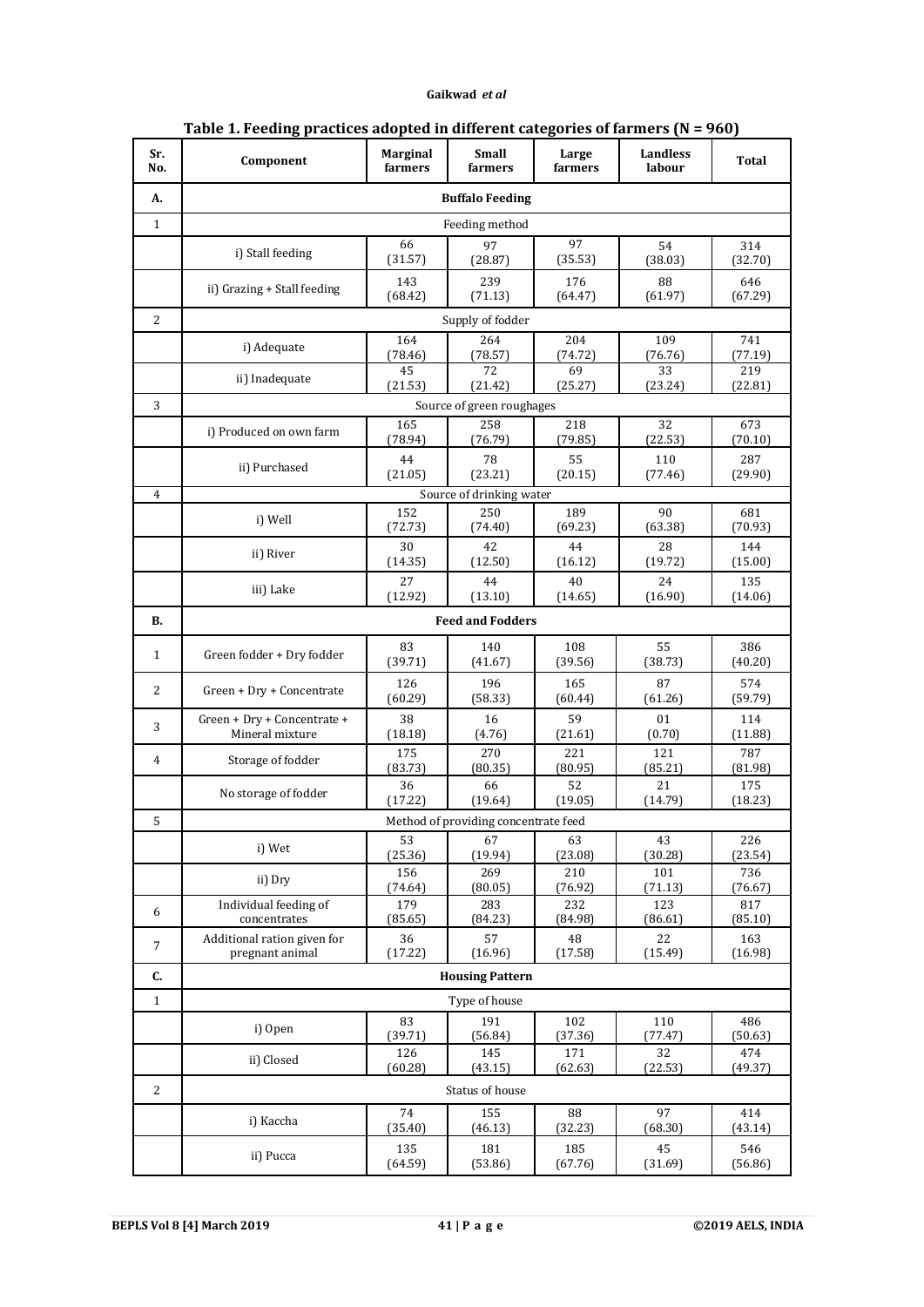| 3              |                                 | Location of house |                              |                |                |                |  |  |  |  |
|----------------|---------------------------------|-------------------|------------------------------|----------------|----------------|----------------|--|--|--|--|
|                | i) Separate                     | 145               | 203                          | 148            | 87             | 583            |  |  |  |  |
|                |                                 | (69.37)<br>64     | (60.41)<br>133               | (54.21)<br>125 | (61.26)<br>55  | (60.75)<br>377 |  |  |  |  |
|                | ii) Part of residence           | (30.62)           | (39.58)                      | (45.78)        | (38.73)        | (39.27)        |  |  |  |  |
| $\overline{4}$ |                                 | Flooring          |                              |                |                |                |  |  |  |  |
|                | i) Kaccha                       | 84<br>(40.19)     | 117<br>(34.82)               | 75<br>(27.47)  | 101<br>(71.12) | 377<br>(39.27) |  |  |  |  |
|                | ii) Pucca                       | 125               | 219                          | 198            | 41             | 583            |  |  |  |  |
|                |                                 | (59.80)           | (65.17)                      | (72.52)        | (28.87)        | (60.72)        |  |  |  |  |
| 5              | Ventilation provided            |                   |                              |                |                |                |  |  |  |  |
|                | i) Well ventilated              | 155<br>(74.16)    | 245<br>(72.91)               | 192<br>(70.32) | 90<br>(63.38)  | 682<br>(71.04) |  |  |  |  |
|                | ii) Not ventilated              | 54                | 91                           | 81             | 52             | 278            |  |  |  |  |
|                |                                 | (25.84)           | (27.08)                      | (29.67)        | (36.61)        | (28.96)        |  |  |  |  |
|                | 6<br>Drainage system            |                   |                              |                |                |                |  |  |  |  |
| i)             | Available                       | 133<br>(63.63)    | 126<br>(37.5)                | 203<br>(74.35) | 56<br>(39.43)  | 518<br>(53.96) |  |  |  |  |
|                |                                 | 77                | 210                          | 70             | 85             | 442            |  |  |  |  |
| ii)            | Not available                   | (36.84)           | (62.5)                       | (25.64)        | (59.85)        | (46.04)        |  |  |  |  |
| D.             |                                 |                   | <b>Health and Sanitation</b> |                |                |                |  |  |  |  |
| $\mathbf{1}$   | Cleaning of milking utensils    | 209<br>(100)      | 336<br>(100)                 | 273<br>(100)   | 142<br>(100)   | 960<br>(100)   |  |  |  |  |
| 2              | Cleaning of sheds               | 169<br>(80.86)    | 275 (81.84)                  | 211<br>(77.28) | 127 (89.43)    | 782<br>(81.46) |  |  |  |  |
|                | Cleaning of sheds not practices | 40<br>(19.13)     | 61<br>(18.15)                | 62<br>(22.71)  | 15<br>(10.56)  | 178<br>(18.54) |  |  |  |  |
| 3              | Cleaning of hand before milking | 209<br>(100)      | 336<br>(100)                 | 273<br>(100)   | 142<br>(100)   | 960<br>(100)   |  |  |  |  |
| 4              | Washing of udder before milking | 209<br>(100)      | 336<br>(100)                 | 273<br>(100)   | 142<br>(100)   | 960<br>(100)   |  |  |  |  |
| 5              | Vaccination followed            | 156<br>(74.64)    | 224 (66.67)                  | 253<br>(92.67) | 102<br>(71.83) | 735<br>(76.56) |  |  |  |  |
|                | Vaccination not followed        | 53<br>(25.35)     | 112 (33.33)                  | 20<br>(7.326)  | 40<br>(28.16)  | 225<br>(23.43) |  |  |  |  |
| 6              | Testing for mastitis            | 18<br>(8.61)      | 47<br>(13.98)                | 61<br>(22.34)  | 05<br>(3.52)   | 131<br>(13.64) |  |  |  |  |
|                | Not tested for mastitis         | 191<br>(91.38)    | 289 (86.01)                  | 212<br>(77.65) | 137<br>(96.47) | 829<br>(86.35) |  |  |  |  |
| $\overline{7}$ | Insurance of livestock          | 03<br>(1.43)      | 06<br>(1.78)                 | 08<br>(2.93)   |                | 17<br>(1.77)   |  |  |  |  |
|                | No Insurance of livestock       | 206<br>(98.56)    | 330 (98.21)                  | 265<br>(97.06) | 142<br>(100)   | 943<br>(98.22) |  |  |  |  |
| 8              |                                 |                   | A.I. technique followed      |                |                |                |  |  |  |  |
|                | i) Followed                     | 32<br>(15.31)     | 56<br>(16.67)                | 61<br>(22.34)  | 12<br>(8.45)   | 161<br>(16.77) |  |  |  |  |
|                | ii) Not followed                | 177<br>(84.68)    | 280 (83.33)                  | 212<br>(77.65) | 130<br>(91.54) | 799<br>(83.22) |  |  |  |  |
| Ε.             |                                 |                   | <b>Washing of Buffalo</b>    |                |                |                |  |  |  |  |
| $\mathbf{1}$   | Daily                           | 82<br>(39.23)     | 175<br>(52.08)               | 131<br>(47.98) | 99<br>(69.71)  | 487<br>(50.73) |  |  |  |  |
| 2              | Weekly                          | 69                | 101                          | 86             | 27             | 283            |  |  |  |  |
| 3              | Fortnightly                     | 45<br>(21.53)     | 39<br>(11.60)                | 31<br>(11.35)  | 12<br>(8.45)   | 127<br>(13.22) |  |  |  |  |
| 4              | Monthly                         | 13<br>(6.22)      | 21<br>(6.25)                 | 25<br>(9.15)   | 04<br>(2.81)   | 63<br>(6.56)   |  |  |  |  |

(Figures in parentheses shows percentage of respective farmer)